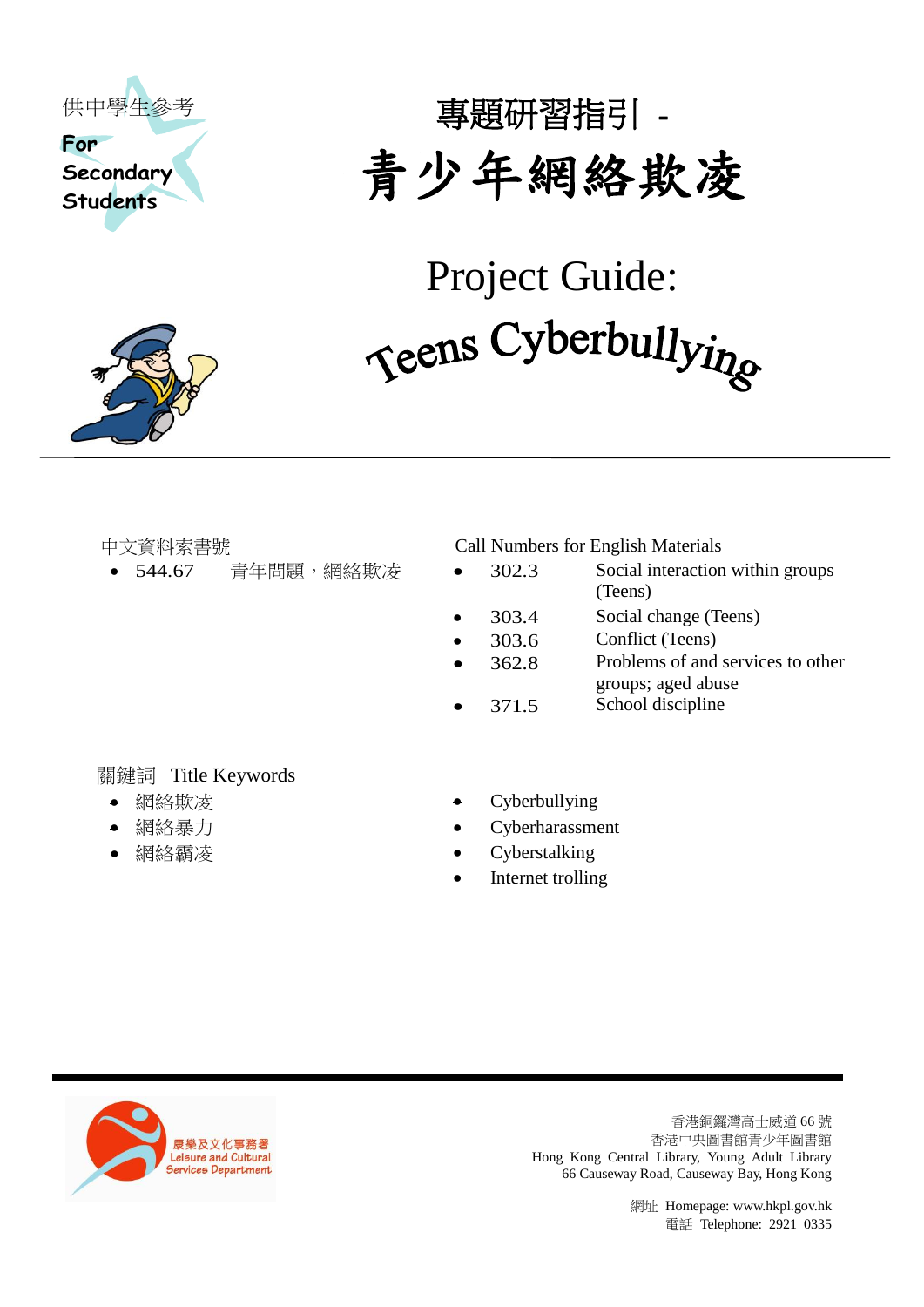# **1.** 書籍 **Books**

|    | Examples :<br>例子                                                                                                                                                                              |                        |                               |
|----|-----------------------------------------------------------------------------------------------------------------------------------------------------------------------------------------------|------------------------|-------------------------------|
|    | 名稱<br><b>Title</b>                                                                                                                                                                            | 索書號<br>Call No.        | 位置<br>Location                |
|    | 香港中學生網上欺凌研究 = A study on cyber-bullying among Hong<br>Kong secondary students<br>魏美梅<br>香港: 香港青年協會青年研究中心, 2010.                                                                               | 544.67<br>2684         | <b>HKS</b>                    |
|    | 穗港澳網絡欺凌調查報告 : 初步分析<br>香港 : 香港遊樂場協會 : 廣州市青年文代宮 : 澳門街坊會聯<br>合總會, 2013.                                                                                                                          | 544.67<br>2332         | YAL                           |
|    | <b>CURRIE</b> , Stephen<br>Thinking critically : cyberbullying.<br>San Diego, CA: ReferencePoint Press, 2016.                                                                                 | 302.343<br><b>CUR</b>  | YAL                           |
|    | KATZ, Adrienne<br>Making your secondary school e-safe : whole school cyberbullying<br>and e-safety strategies for meeting Ofsted requirements.<br>London: Jessica Kingsley Publishers,, 2016. | 371.58<br><b>KAT</b>   | <b>ALE</b>                    |
|    | SCHELL, Bernadette H.<br>Online health and safety: from cyberbullying to internet addiction.<br>Santa Barbara, CA: Greenwood, 2016.                                                           | 303.4833<br><b>SCH</b> | <b>ALE</b>                    |
| 2. | e-Books<br>畱                                                                                                                                                                                  |                        |                               |
|    | 例子 Examples :                                                                                                                                                                                 |                        |                               |
|    | 網絡孩子:父母教養新思維<br>上官賢恩 編著<br>香港: 突破出版社, 2015[民 104].                                                                                                                                            |                        | HyRead 電子書                    |
|    | KOWALSKI, Robin M.; LIMBER, Susan P. and Patricia W. Agatston<br>Cyberbullying: bullying in the digital age.<br>John Wiley & Sons, Incorporated, 2012.                                        |                        | ProQuest Ebook<br>Central     |
|    | LINDEEN, Mary<br>Digital safety smarts : preventing cyberbullying.<br>Minneapolis: Lerner Publications, 2016.                                                                                 |                        | eBooks on<br><b>EBSCOhost</b> |
|    | WEBER, Nicole L. and William V. Pelfrey Jr.<br>Cyberbullying : causes, consequences, and coping strategies.<br>LFB Scholarly Publishing LLC, 2014.                                            |                        | ProQuest Ebook<br>Central     |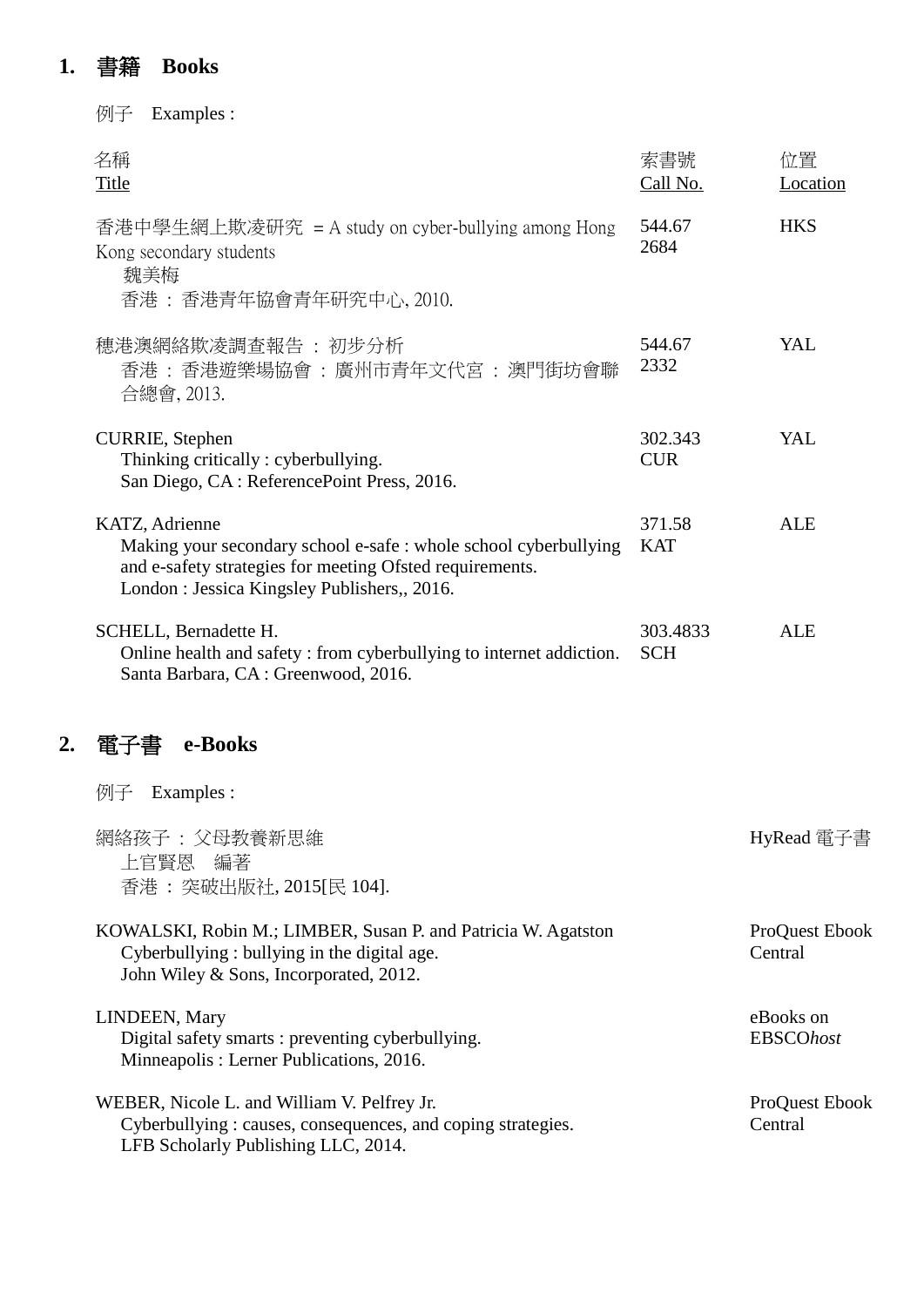## **3.** 剪報 **Newspaper Clippings**(慧科電子剪報 **WiseNews**)

例子 Examples :

"立法可解決網絡欺凌?" 2017-11-30, Metro Daily, P25, 教學養 Education, 溫瑞琪

"青少年網絡欺凌趨增 改圖恥笑最多" 2017-07-05, Sky Post, P04, 新聞

"網上欺凌潛伏青少年身邊" 2017-10-09, Wen Wei Po, A25, 新聞透視眼, 家心健康, 駱萤雪

"「網」言可畏" 2017-09-01, e-Campus Today, P008, 私隱專線

## **4.** 電子資料庫 **e-Databases**

#### 資料庫: 中國期刊全文數據庫

例子 Examples :

"中學生網絡欺凌研究" 【網絡出版投稿人】 山西師范大學, 【網絡出版年期】2017 年 04 期

"青少年網絡欺凌的歷史回放及現實預防" 【文獻出處】 青年發展論壇, Youth Development Forum, 2017 年 02 期

"青少年網絡欺凌:類型、影響因素及干預"

【文獻出處】 淮北師范大學學報 (哲學社會科學版), Journal of Huaibei Normal University (Philosophy and Social Sciences), 2017 年 02 期

#### 資料庫: **eLibrary Curriculum Edition (CE)**

例子 Examples :

Hackett, Liam. "Cyberbullying and its implications for human rights." *UN Chronicle*. 01 Dec. 2016

"Silence not an acceptable response to cyberbullying." *Times Herald*. 24 Oct. 2017

#### 資料庫: **OmniFile Full Text Mega**

例子 Examples :

- Barlett, Christopher. "From theory to practice: cyberbullying theory and its application to intervention." *Computers in Human Behavior,* Jul 2017, Vol. 72, p.269-275
- Chapin, John and Grace Coleman. "The cycle of cyberbullying: some experience required." *Social Science Journal*, Sep 2017, Vol. 54, Issue 3, p314-318